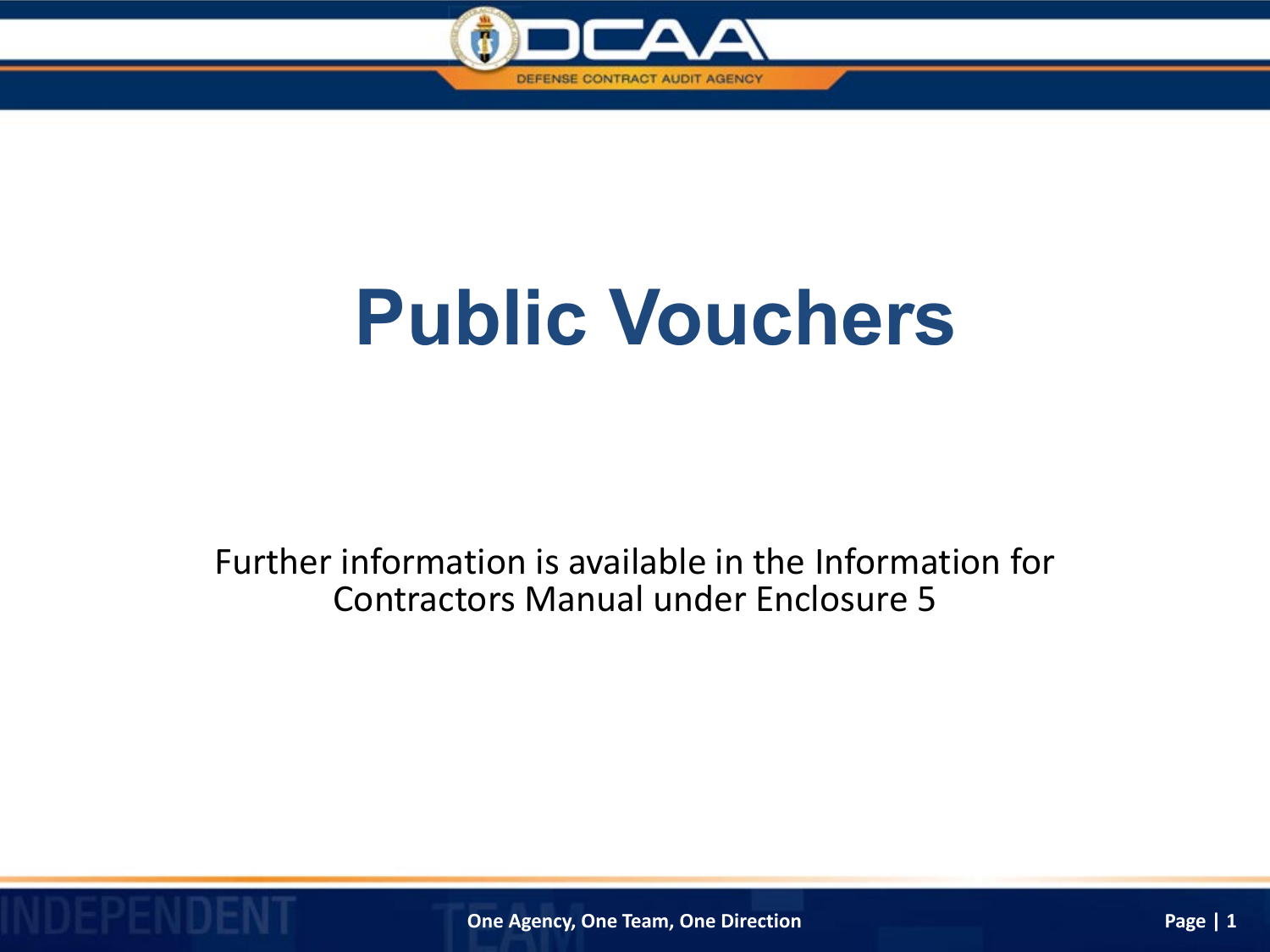

# **Public Vouchers**

- **Introduction**
- Contractor Responsibilities
- DCAA Responsibilities
- WAWF
- Preparation of Vouchers  $\bullet$
- Electronic Submission of Vouchers
- Common Deficiencies
- Frequently Asked Questions (FAQs)  $\bullet$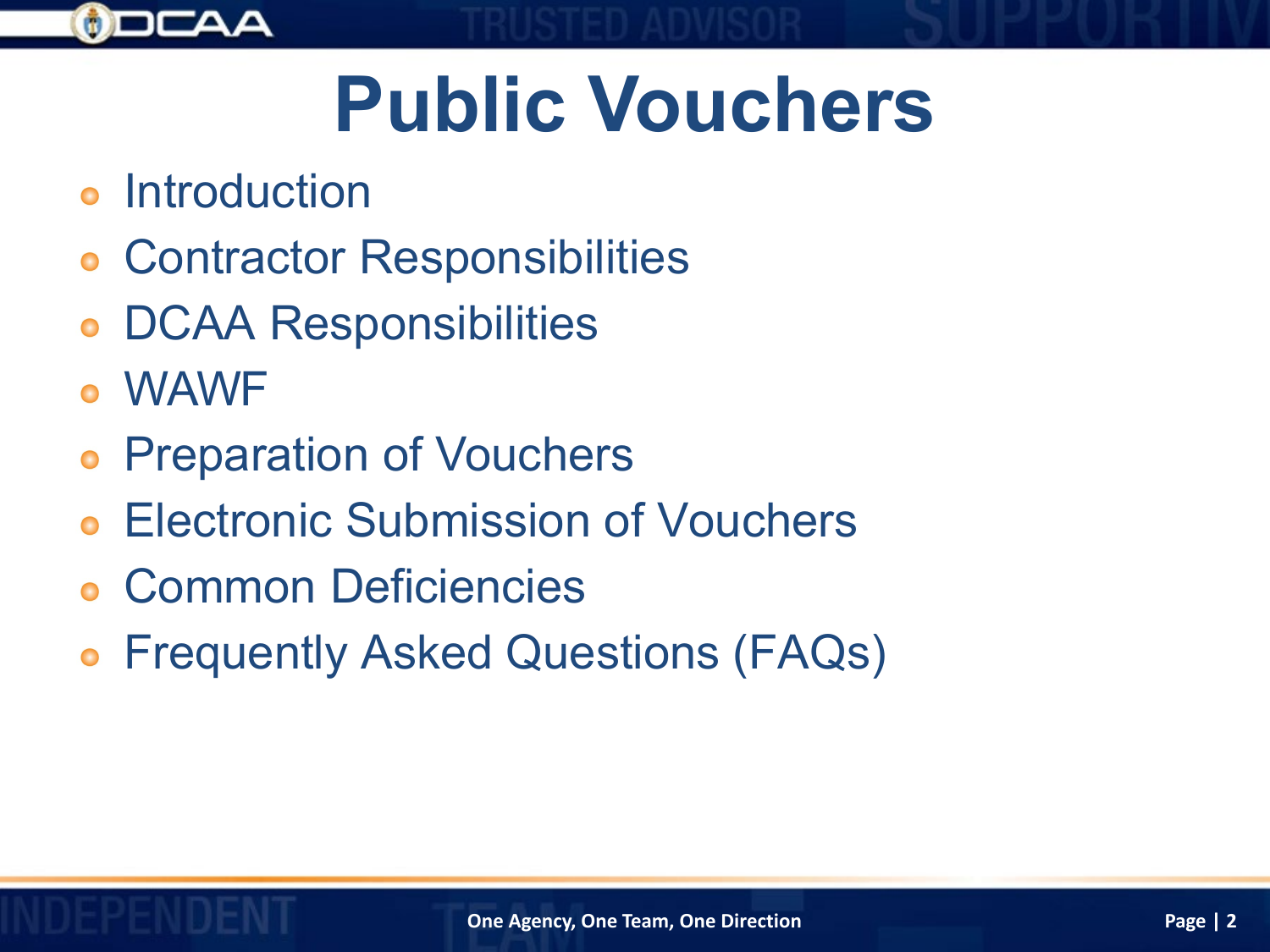

## **Introduction**

- Cost type contracts provide for interim payments for costs on a Standard Form (SF) 1034 public voucher or equivalent.
- Fixed price contracts are subject to FAR Part 32 financing methods.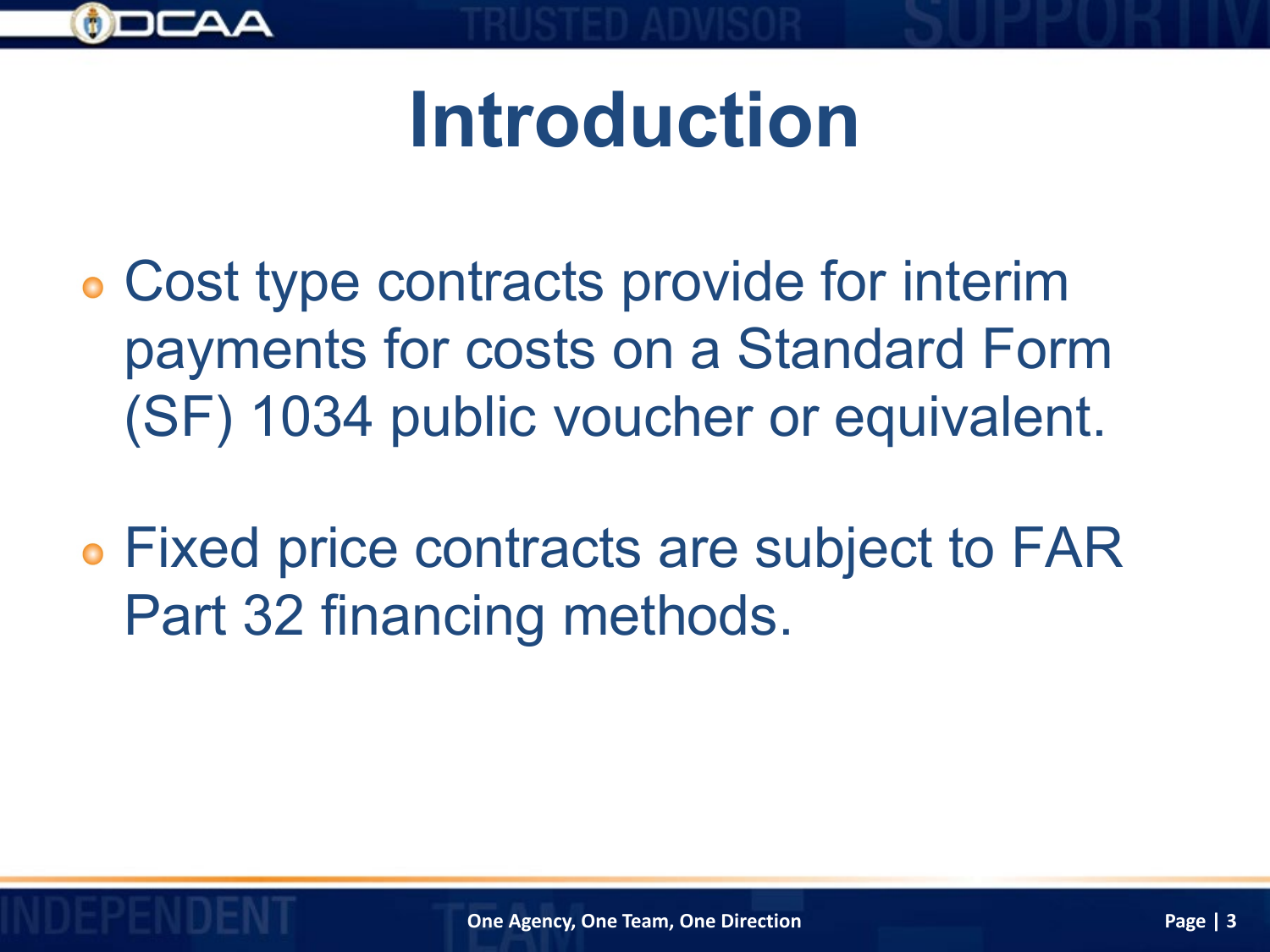## **Contractor Responsibilities**

- The contractor is responsible for preparing and submitting claims for reimbursement according to the terms of the contract and ensuring billings accurately reflect special cost limitations and other contract restrictions
- o Interim vouchers must be prepared directly from cost accounting records.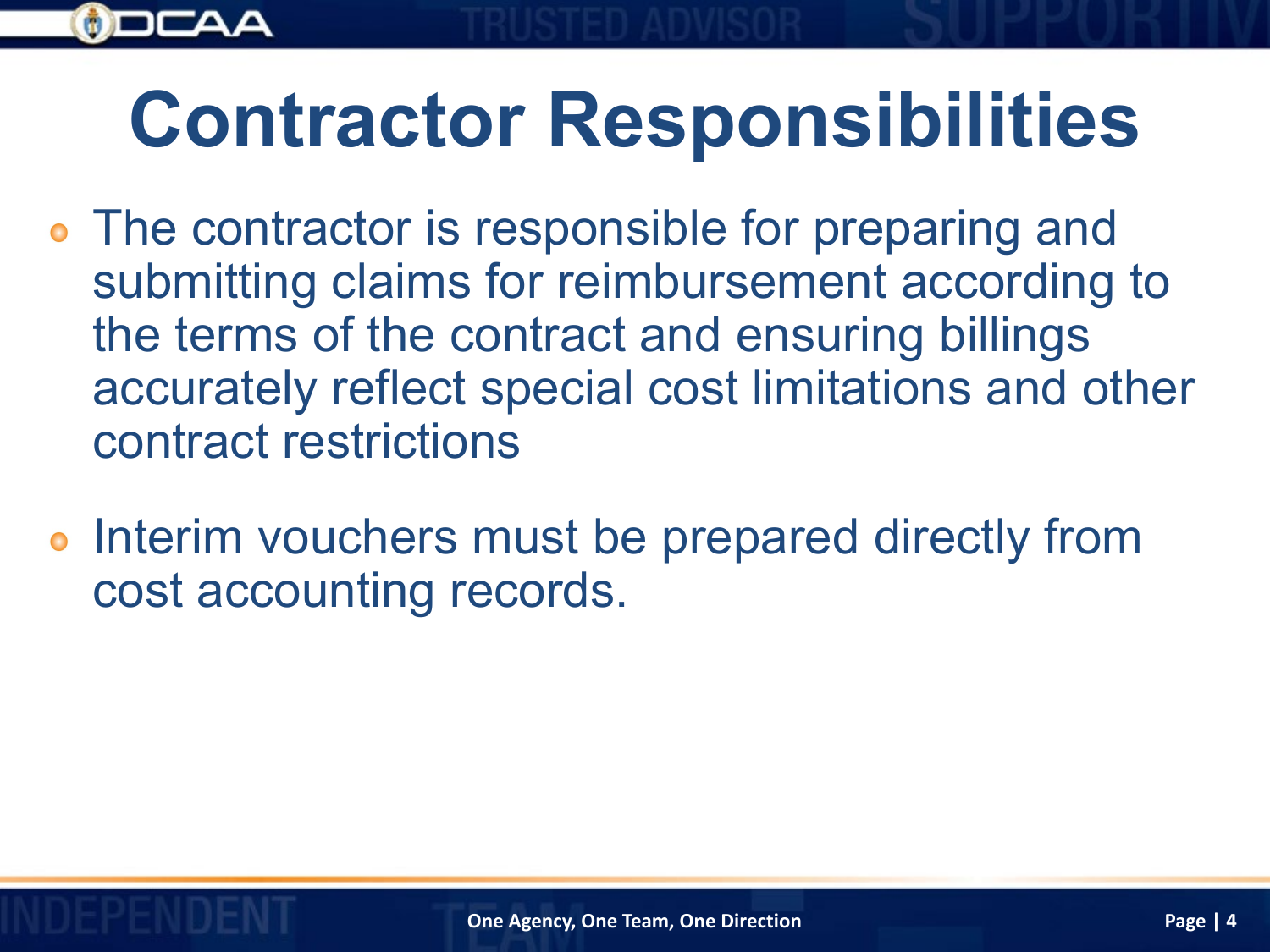# **Contractor Responsibilities**

- Vouchers submitted shall be based on the established billing rates
- The contractor shall maintained adequate support for amounts billed and provide the necessary information to process contract billings.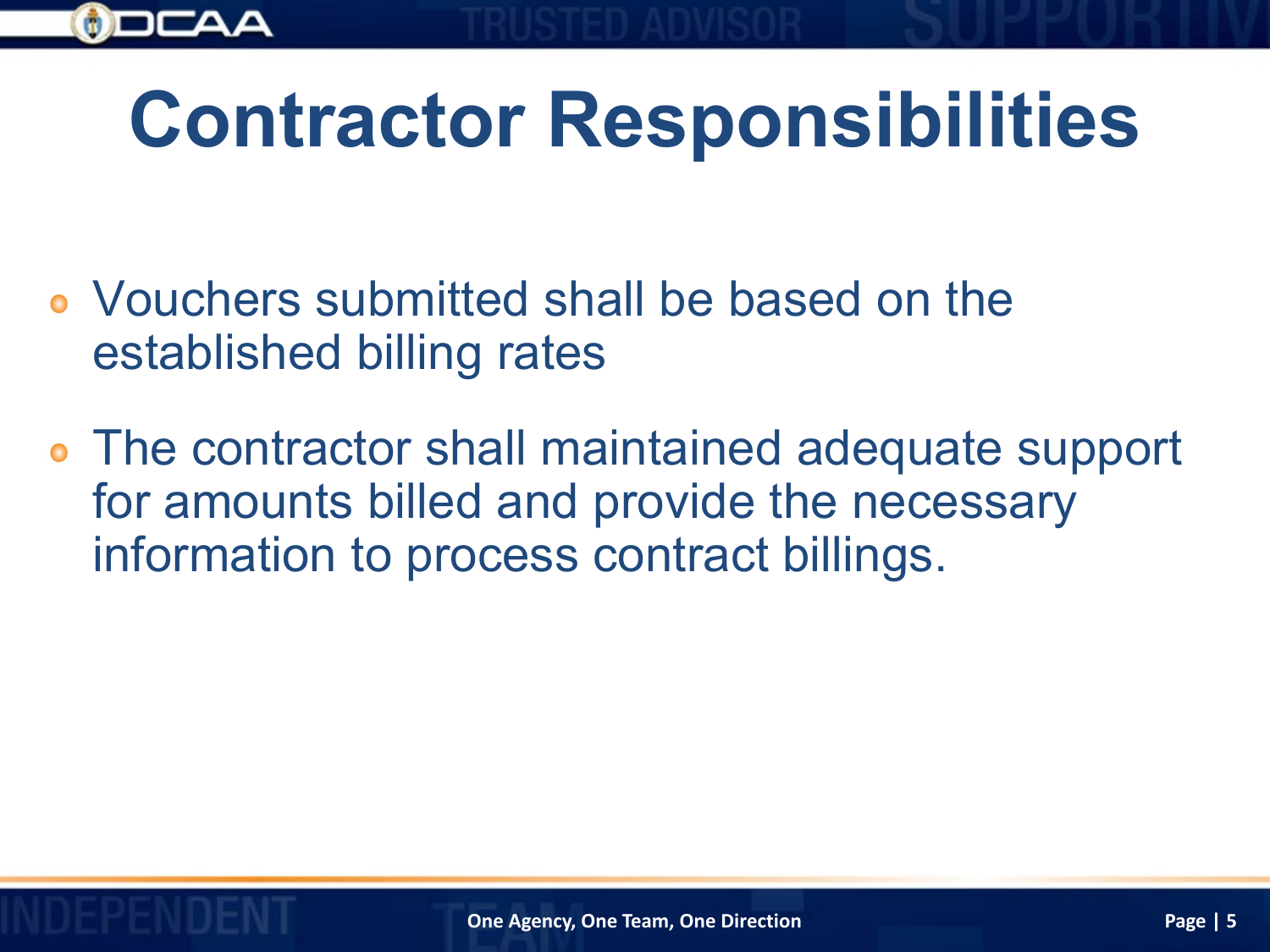# **Contractor Responsibilities**

- The contractor shall establish and maintain an acceptable accounting system which provides for the following:
	- The Contractor's accounting system shall provide for billings that can be reconciled to the cost accounts for both current and cumulative amounts claimed and comply with contract terms.
	- It must also provide for the cost accounting information, as required by contract clauses concerning limitation of cost (FAR 52.232-20), limitation of funds (FAR 52.232-22), or allowable cost and payment (FAR 52.216-7).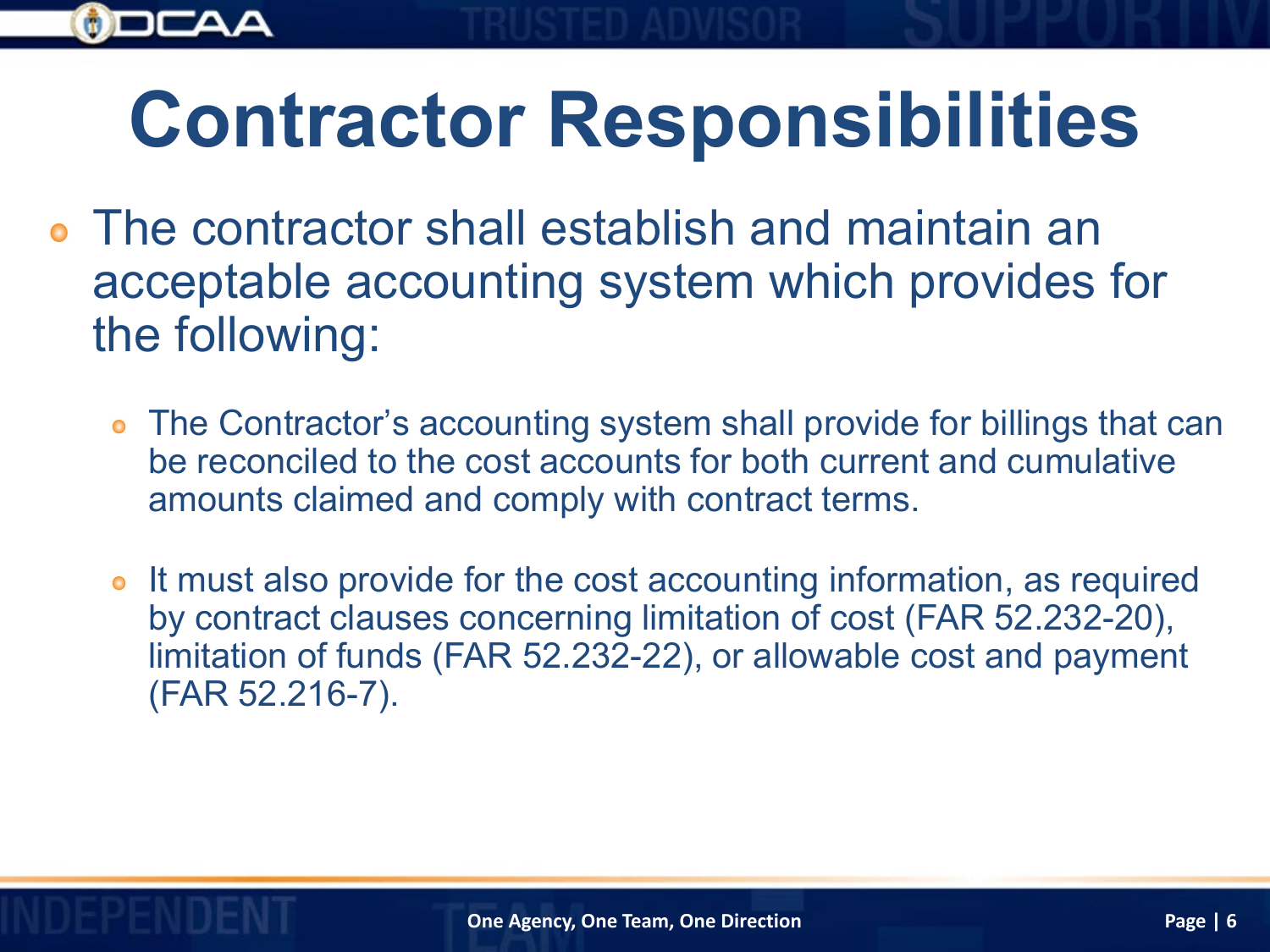

# **DCAA Responsibilities**

- FAR 42.803 (b) and DFARS 242.803(b) authorize DCAA to:
	- Receive and approve vouchers selected using sampling methodologies
	- Reject vouchers not properly prepared or not in accordance with contract terms
		- **Returned with an explanation of necessary** corrections

Suspend payment of questionable costs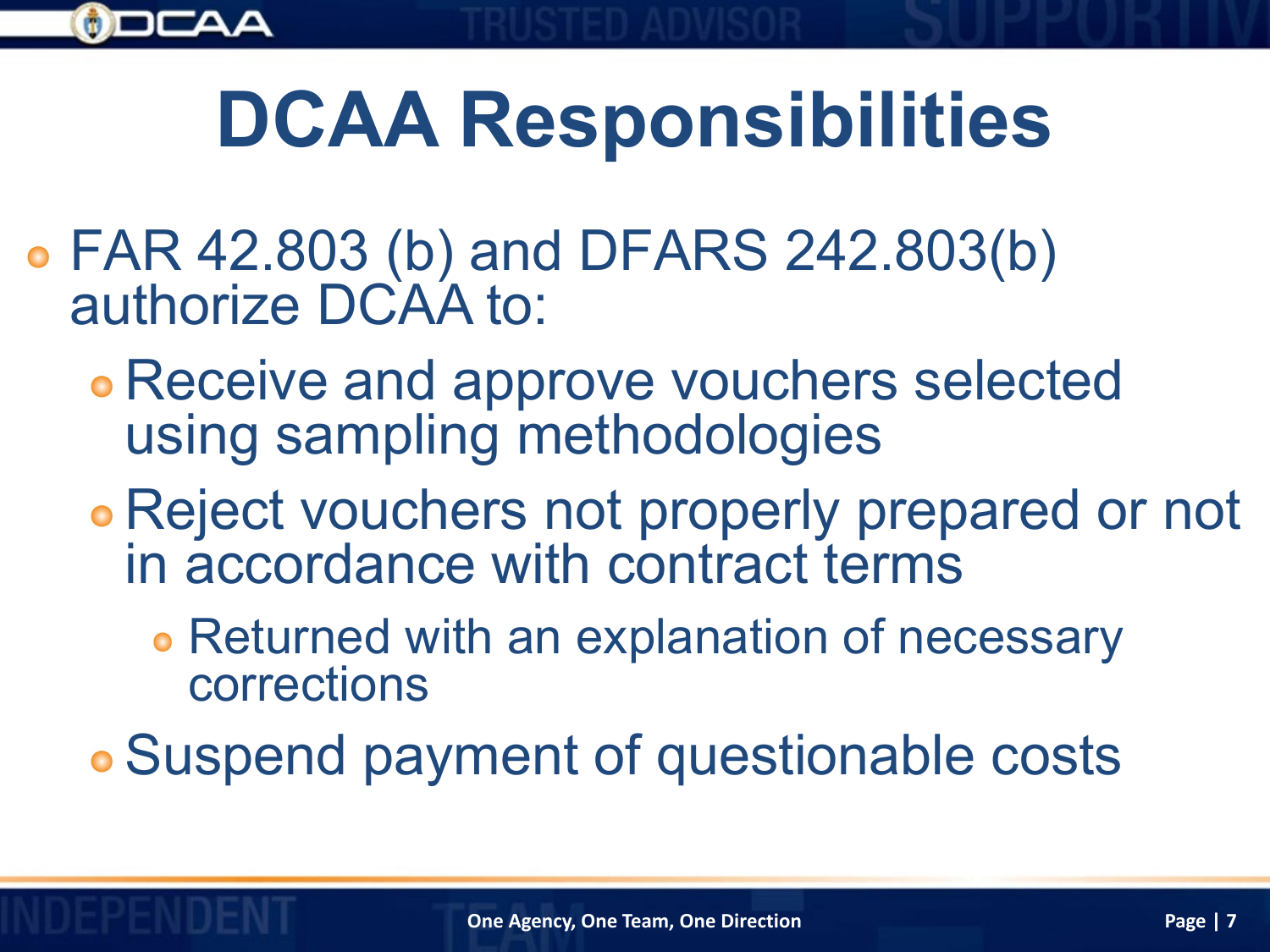

## **DCAA Responsibilities Pre-Payment Review of Vouchers**

- Evaluate for compliance with contract terms and billing instructions
- Verify that indirect costs are calculated using established provisional billing rates
- Verify the voucher is properly prepared (mathematically accurate, contains cumulative costs, etc.)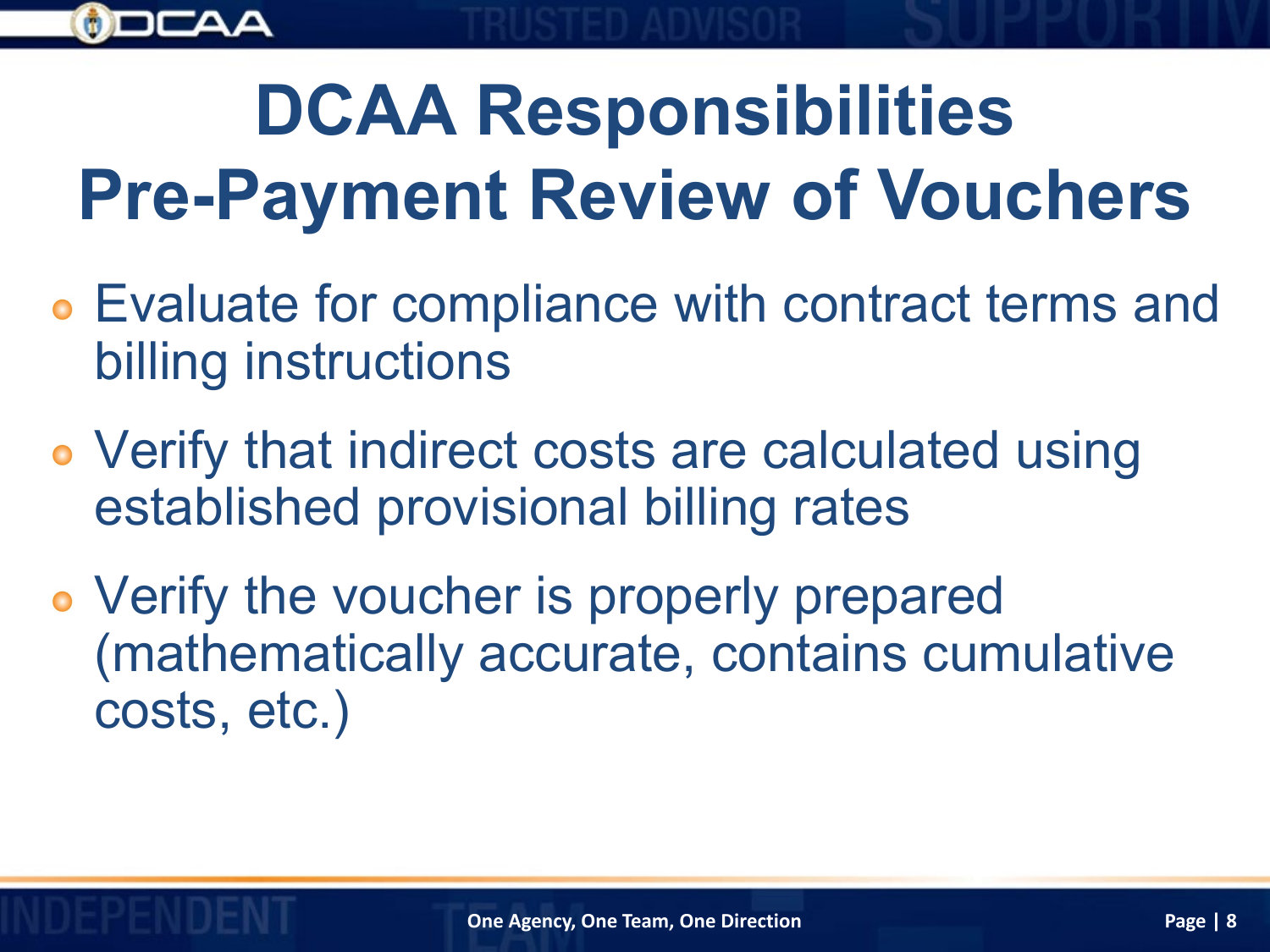

- WAWF was initiated to eliminate paper transactions from contract processing.
- DFARS 252.232-7003 requires the use of WAWF as the primary system for submission and processing of payment requests.
- Limited exceptions to WAWF Commercial Transportation, Tricare, Government Wide Commercial Purchase Cards.
- All vouchers should be submitted through WAWF unless contract terms require hard copy vouchers to be submitted.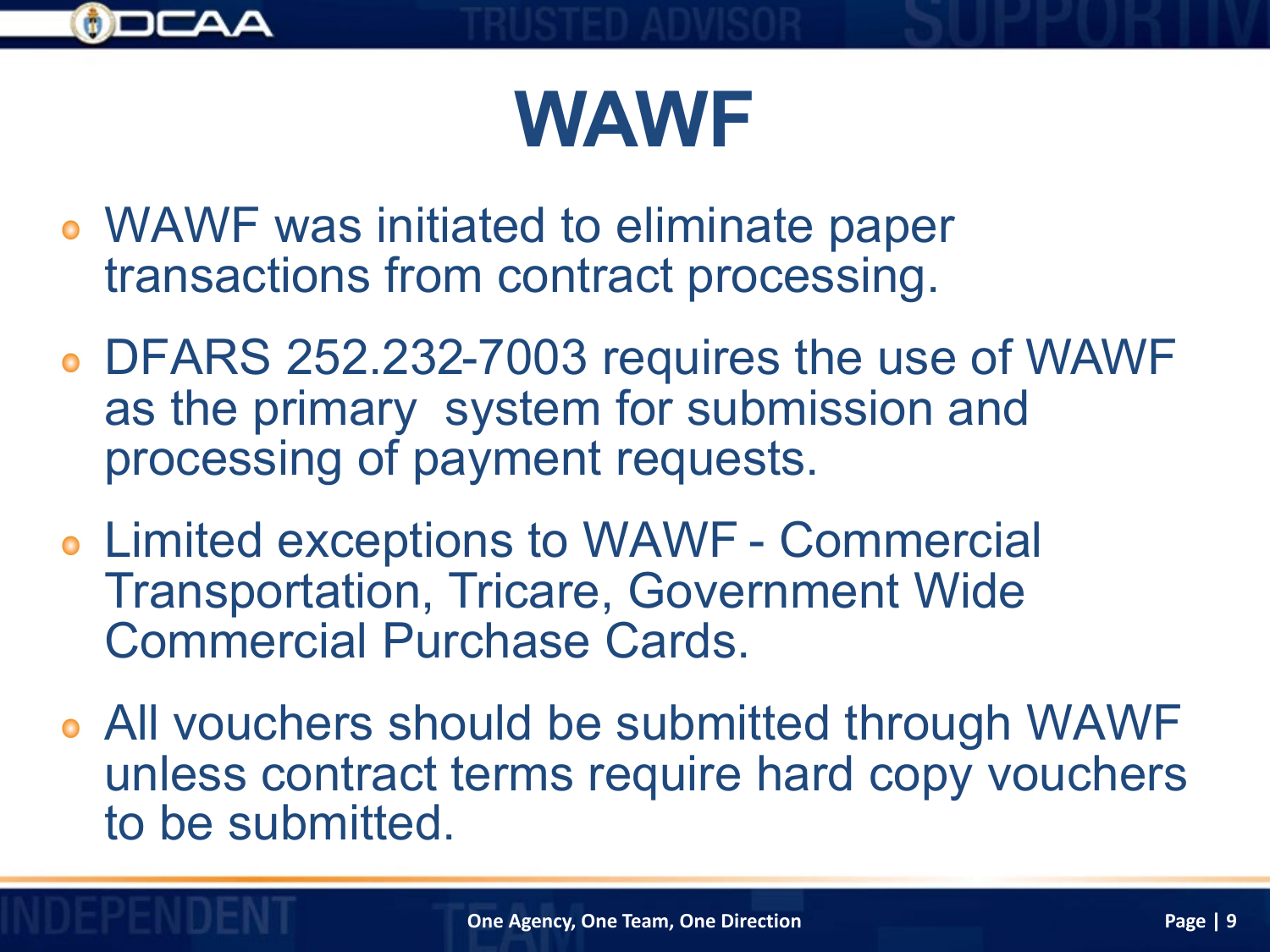

- Contractors input invoices via Internet
- Government performs inspection/acceptance via Internet
- Sends inspection/acceptance information to Payment System via Electronic Data Interchange
- Provides visibility to all Industry, DCMA, DCAA, DFAS
- Maintains electronic records
- **Standard DoD application with Single Face to Industry**
- Provides secure and auditable transactions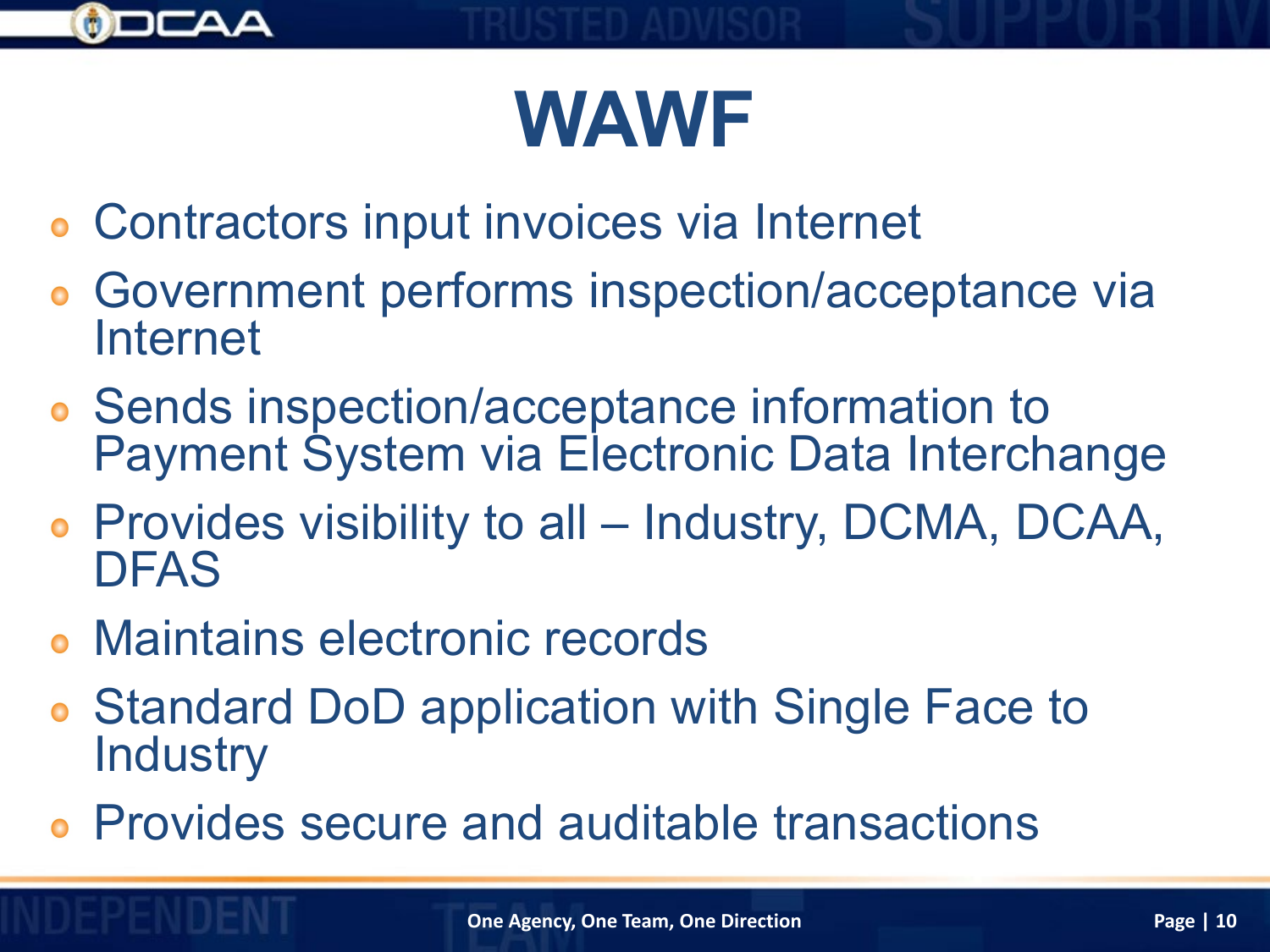

Contractor Benefits:

- Electronic submission of invoices
- Faster payments
- Total visibility of document status
- Eliminates lost or misplaced documents
- Secure transactions with audit capability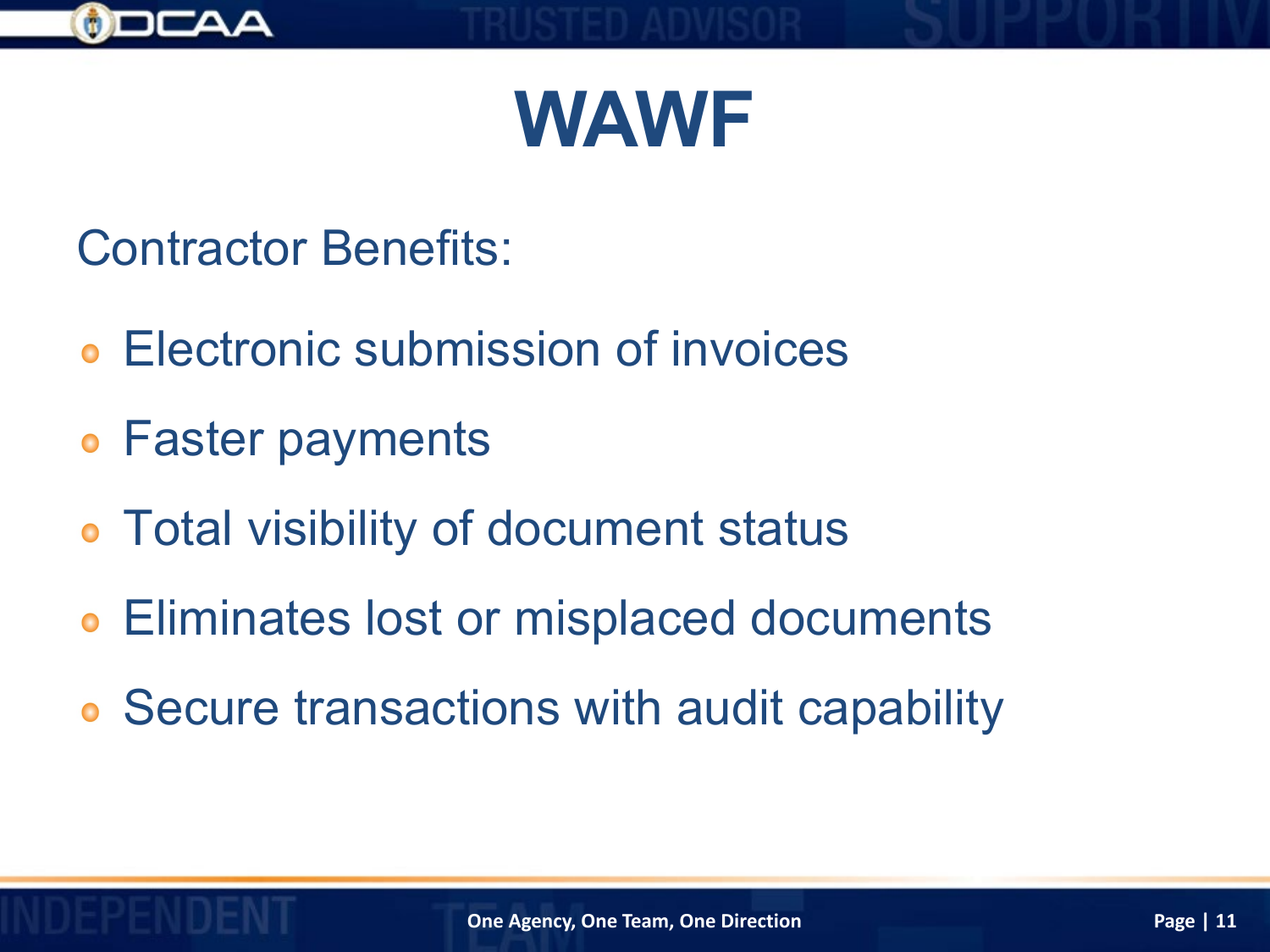

Includes a voucher sampling approach. In accordance with DFARS 242.803, DCAA will:

- Approve interim vouchers selected using sampling methodology for provisional payment and forward to the disbursing office.
	- All provisionally approved interim vouchers are subject to a later audit of actual costs incurred.
- Review final vouchers (as requested) and send to the administrative contracting officer.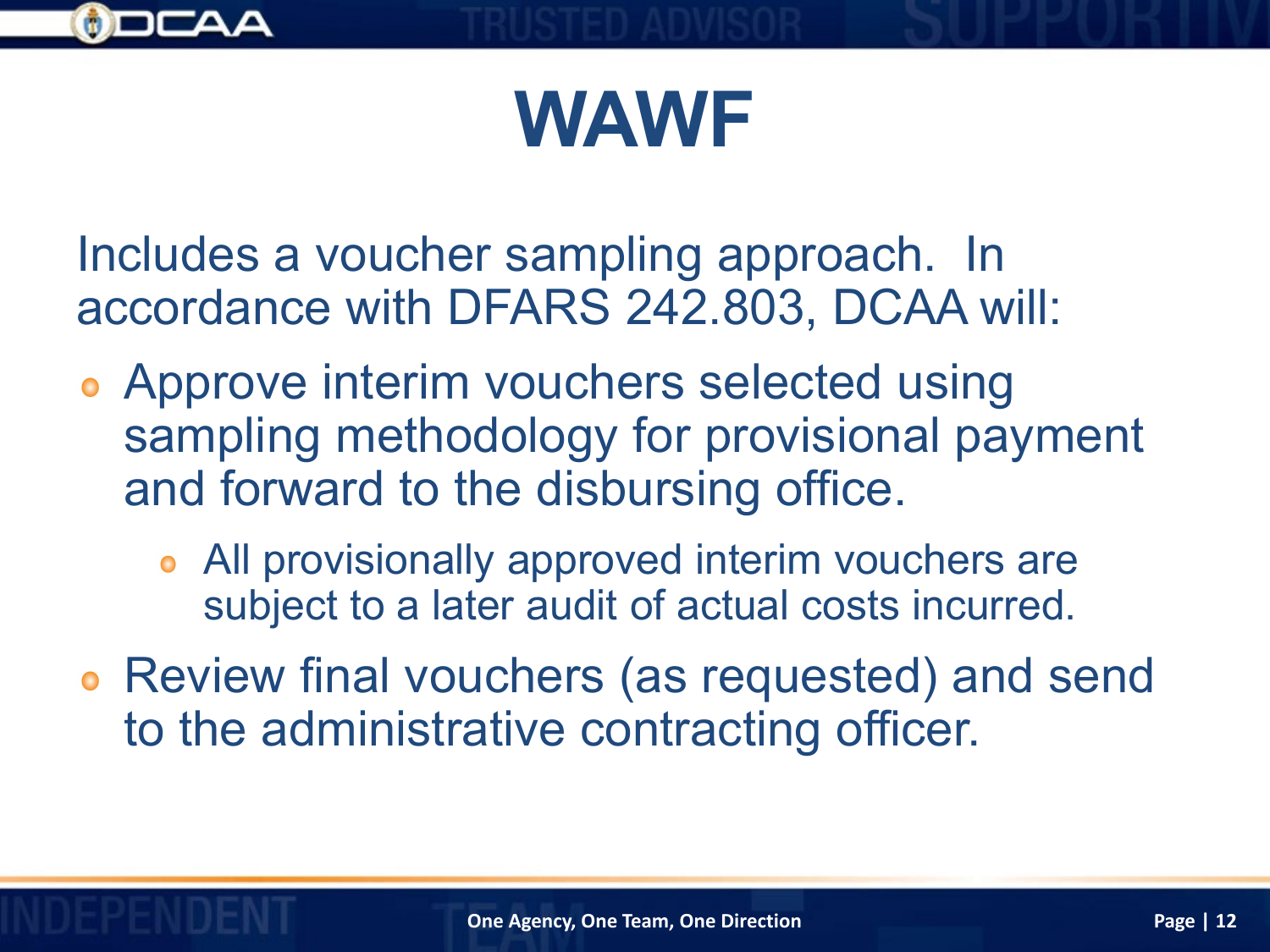

- <https://piee.eb.mil/>
- WAWF Web Based Training: New User Information and Help: [https://pieetraining.eb.mil/wbt/xhtml/wbt/w](https://pieetraining.eb.mil/wbt/xhtml/wbt/wawf/index.xhtml) awf/index.xhtml
- Invoice Payment Status (myInvoice): [https://pieetraining.eb.mil/wbt/xhtml/wbt/mi](https://pieetraining.eb.mil/wbt/xhtml/wbt/minv/overview/overview.xhtml) nv/overview/overview.xhtml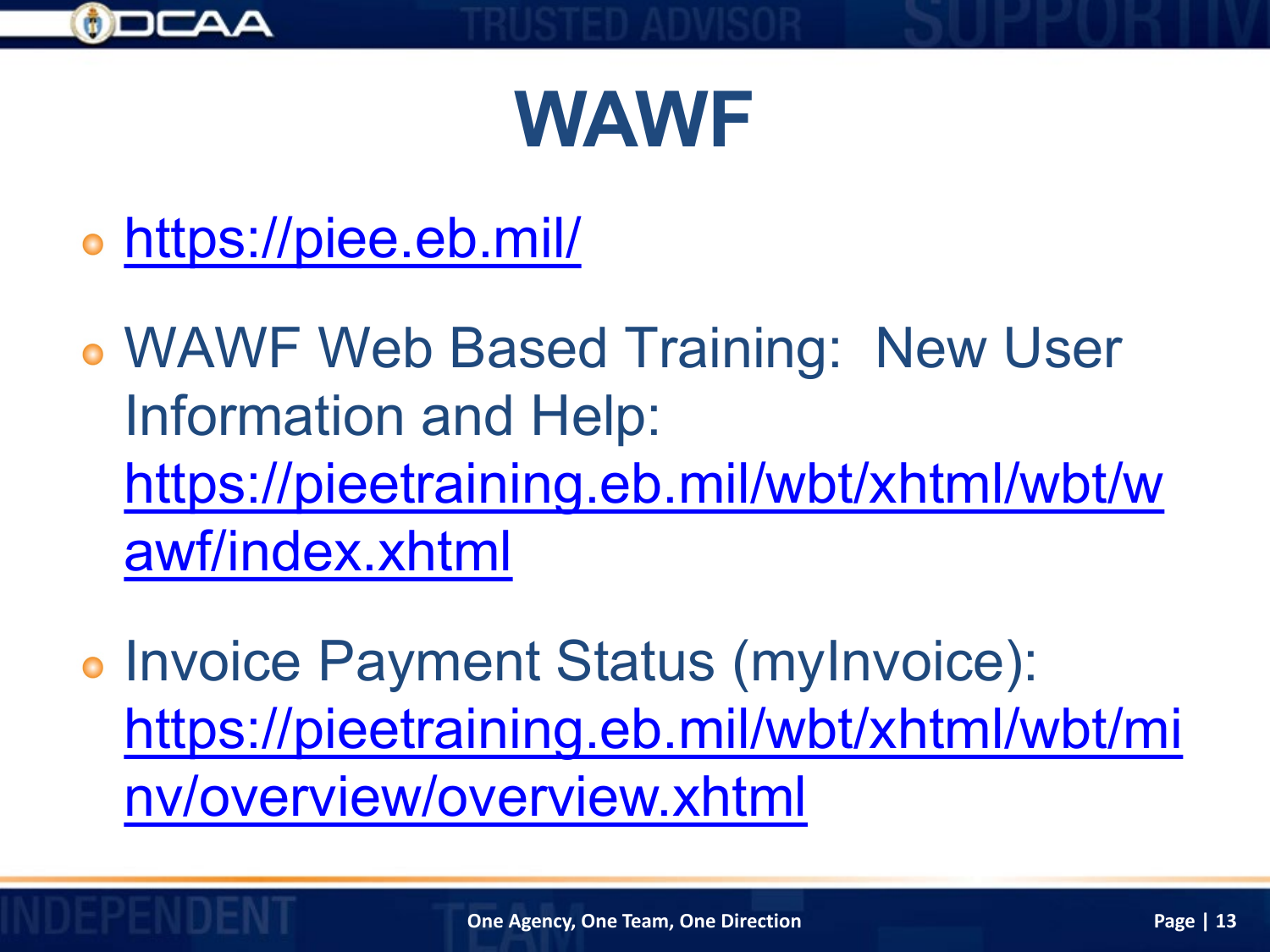

## **WAWF Customer Support**

- Account Access and Administrative support
- Payment and Invoicing Support  $\bullet$

<https://piee.eb.mil/xhtml/unauth/web/homepage/vendorCustomerSupport.xhtml>

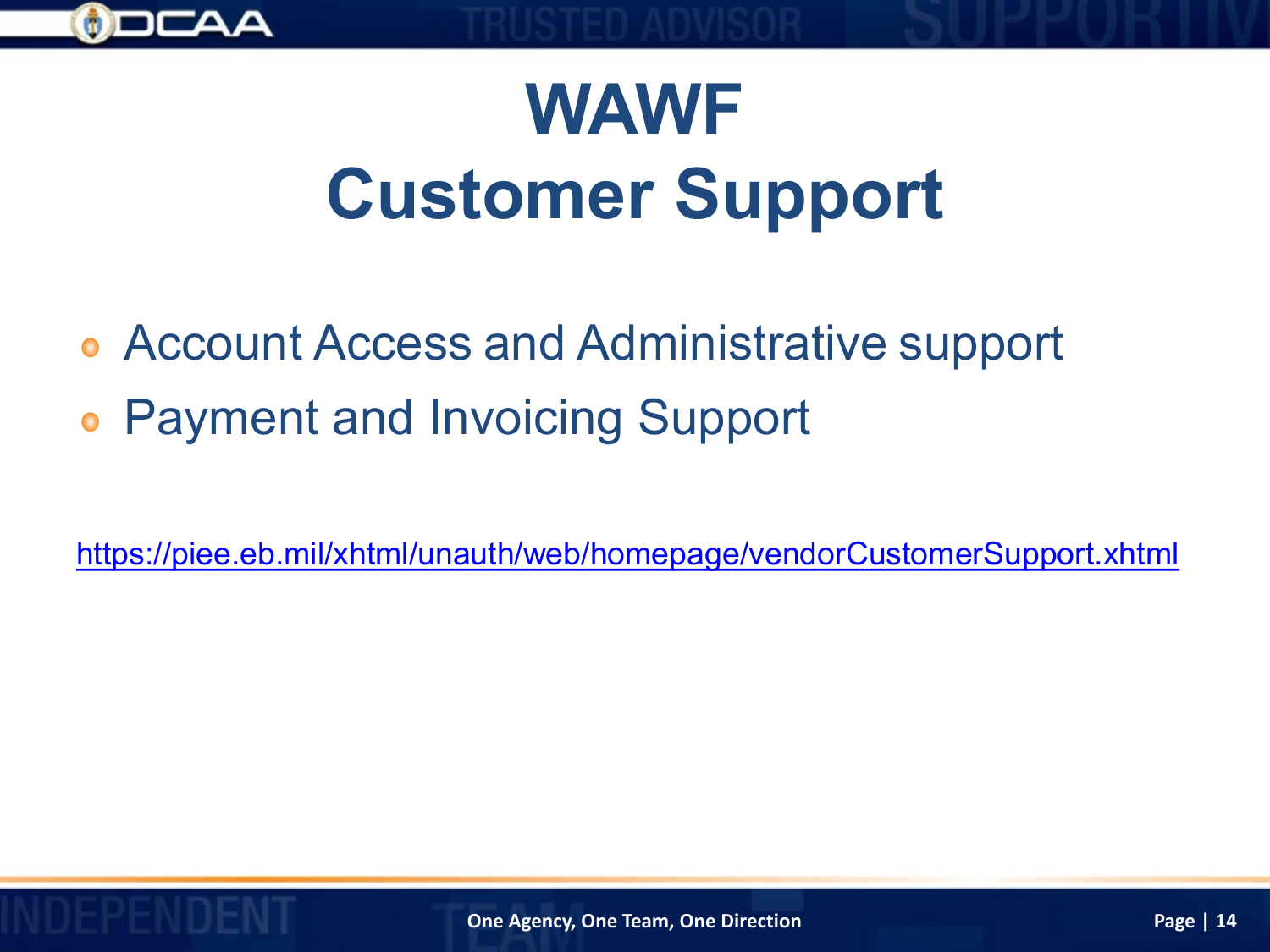

- Vouchers should not be submitted more than once every two weeks. (unless a small business)
- Public voucher claims for reimbursement must be prepared on the prescribed Government forms:
	- First voucher on a contract is an interim voucher, as are all subsequent vouchers prior to the final voucher.
	- Final voucher will not be submitted until all contract work is completed.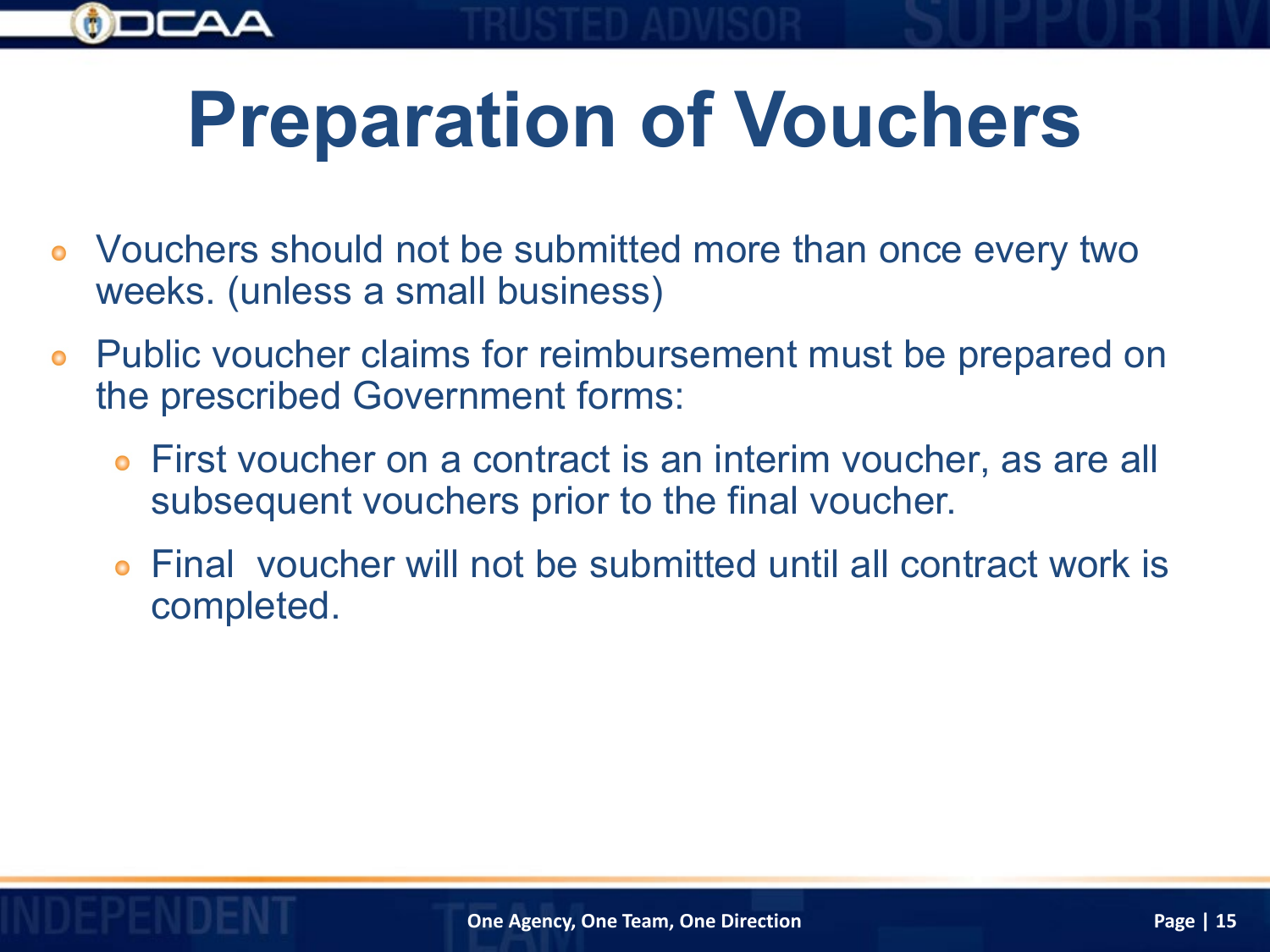

## **Electronic Submission of Interim Vouchers**

- All vouchers should be submitted through WAWF unless contract terms require hard copy vouchers to be submitted.
- In WAWF, the "Cost Voucher" is the equivalent of the SF 1034. Data equivalent to the SF 1035 must be included in a separate electronic file and attached to the cost voucher in WAWF.
- Vouchers must be prepared and submitted in accordance with the terms of the contract, including any special billing or payment instructions.
- Guidance and training for completing a cost voucher invoice  $\bullet$ can be obtained on the WAWF Web Based Training website: [\(https://pieetraining.eb.mil/wbt/xhtml/wbt/wawf/index.xhtml](https://pieetraining.eb.mil/wbt/xhtml/wbt/wawf/index.xhtml))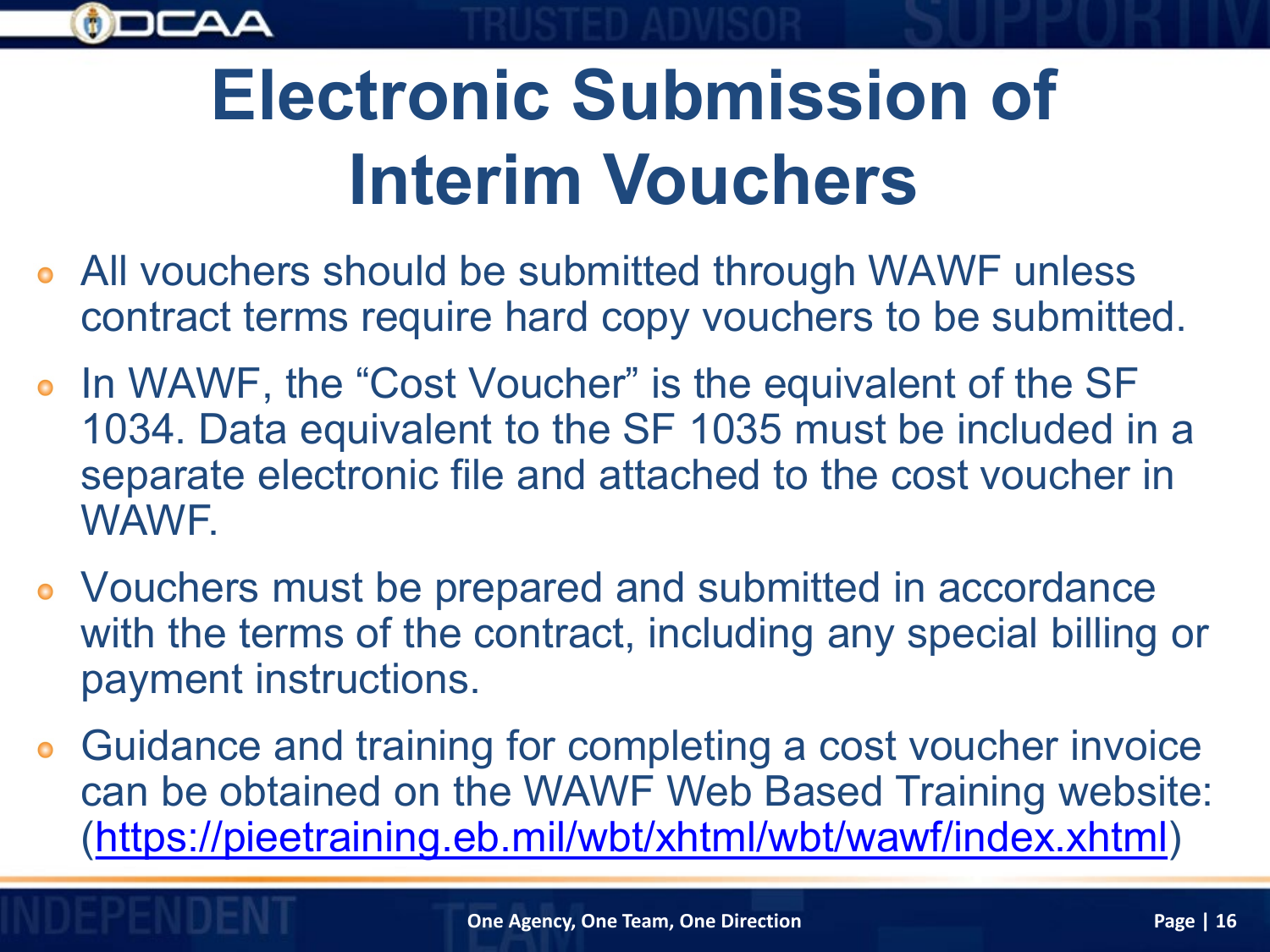

## **Electronic Submission of Interim Vouchers**

- WAWF Cost Voucher (SF 1034 equivalent) information on how to create a interim voucher is under the WAWF Web Based training Software User's Manual Documents section of the WAWF training website. ([https://pieetraining.eb.mil/wbt/wawf/documents/CV.pdf\)](https://pieetraining.eb.mil/wbt/wawf/documents/CV.pdf)
- SF 1035, Interim Vouchers for Cost Plus Fixed Fee Contract, information required and example:



Instructions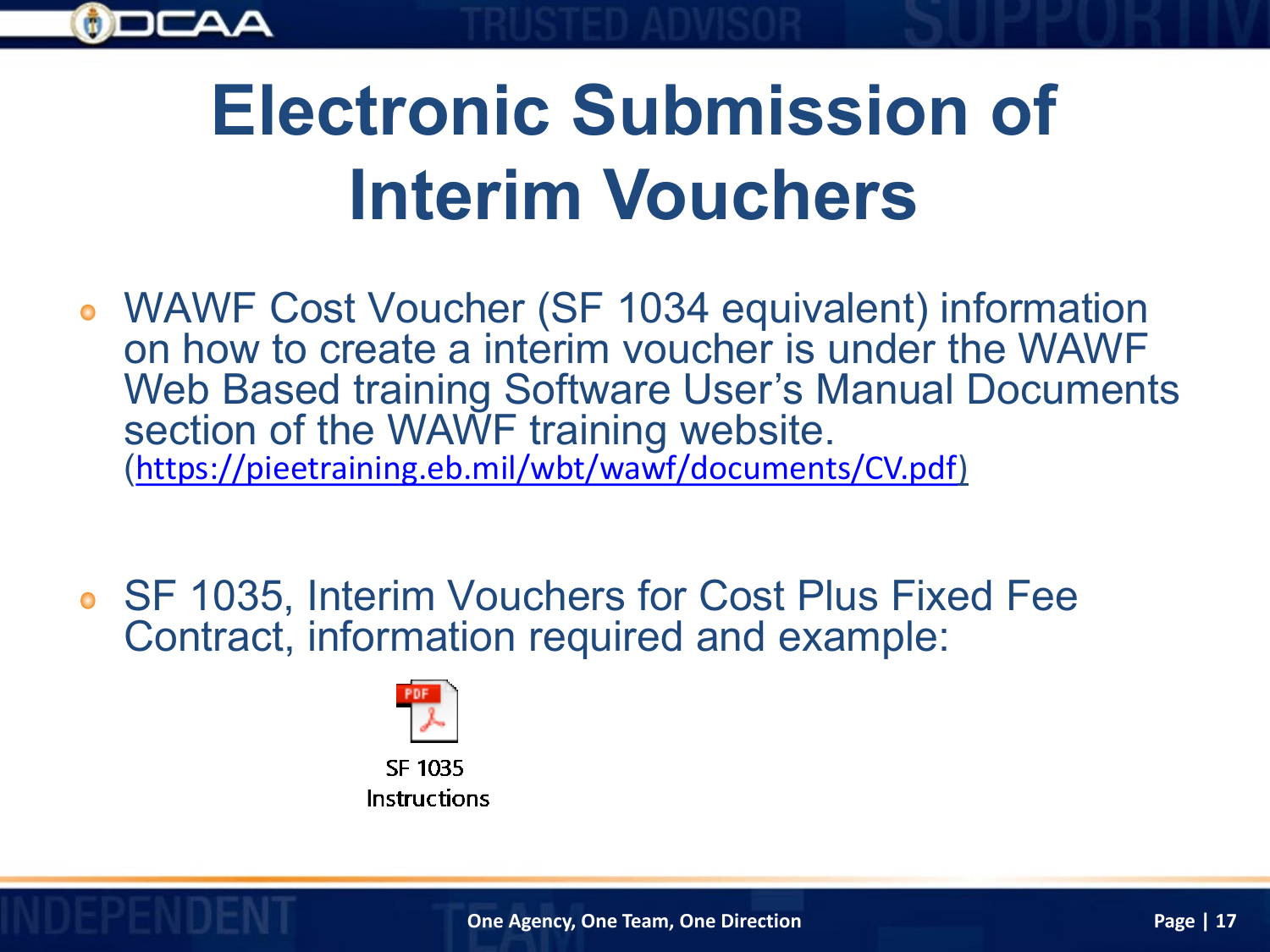#### $\odot$

#### Interim Voucher Example

| PUBLIC VOUCHER FOR PURCHASES AND<br>Standard Form 1035<br>September 1973<br><b>SERVICES OTHER THAN PERSONAL</b><br>4 Treatury FRM 2000<br>1035-110<br>CONTINUATION SHEET                                                      |                                                                                                                                                                                                                                                                                                                                                                                                                                                                                                                                                                                                                      |                          |                                                                                                                                           |            | VOUCHER NO.<br>10<br>(b)<br>SCHEDULE NO.<br>(c)<br>SHEET NO.<br>(d)                                                                                                                                                                |
|-------------------------------------------------------------------------------------------------------------------------------------------------------------------------------------------------------------------------------|----------------------------------------------------------------------------------------------------------------------------------------------------------------------------------------------------------------------------------------------------------------------------------------------------------------------------------------------------------------------------------------------------------------------------------------------------------------------------------------------------------------------------------------------------------------------------------------------------------------------|--------------------------|-------------------------------------------------------------------------------------------------------------------------------------------|------------|------------------------------------------------------------------------------------------------------------------------------------------------------------------------------------------------------------------------------------|
| U.S. DEPARTMENT, BUREAU, OR ESTABLISHMENT<br>(a) USA Rocky Mountain Arsenal, Denver, CO .: 80240                                                                                                                              |                                                                                                                                                                                                                                                                                                                                                                                                                                                                                                                                                                                                                      |                          |                                                                                                                                           |            |                                                                                                                                                                                                                                    |
| <b>NUMBER</b><br><b>DATE OF</b><br><b>UNIT PRICE</b>                                                                                                                                                                          |                                                                                                                                                                                                                                                                                                                                                                                                                                                                                                                                                                                                                      |                          |                                                                                                                                           |            | <b>AMOUNT</b>                                                                                                                                                                                                                      |
| DELIVERY<br>AND DATE<br>OF ORDER<br>OR SERVICE                                                                                                                                                                                | <b>ARTICLES OR SERVICES</b><br>(Ener description, how sumber of coupons or Federal Supply<br>schedule, and other information decound measures).                                                                                                                                                                                                                                                                                                                                                                                                                                                                      | QUANTITY                 | COST                                                                                                                                      | <b>PER</b> |                                                                                                                                                                                                                                    |
| ABC Corporation<br>(e)<br>100 Main Street                                                                                                                                                                                     | (f) Contract No. DAAA05-07-C-<br>0001                                                                                                                                                                                                                                                                                                                                                                                                                                                                                                                                                                                |                          |                                                                                                                                           |            | (g) Tanget/Entimated Costs<br>\$250,000                                                                                                                                                                                            |
| NewlYork, NY                                                                                                                                                                                                                  |                                                                                                                                                                                                                                                                                                                                                                                                                                                                                                                                                                                                                      | $(g)$ Target/Fixed Fre   |                                                                                                                                           |            | 15,000                                                                                                                                                                                                                             |
|                                                                                                                                                                                                                               |                                                                                                                                                                                                                                                                                                                                                                                                                                                                                                                                                                                                                      | (g) Todal                |                                                                                                                                           |            | \$265,000                                                                                                                                                                                                                          |
|                                                                                                                                                                                                                               |                                                                                                                                                                                                                                                                                                                                                                                                                                                                                                                                                                                                                      | $(a)$ 85% of Fixed       |                                                                                                                                           | Fee        | 12,750                                                                                                                                                                                                                             |
|                                                                                                                                                                                                                               | (h) Analysis of Claimed Current<br>and Cumulative Costs and Fee<br>Earned                                                                                                                                                                                                                                                                                                                                                                                                                                                                                                                                            | (1) Amdunt fdr           | Current Period<br><b>Billed</b>                                                                                                           |            | (k) Cumulative<br>Amount from<br>Inception to<br>Date of This<br>Billing                                                                                                                                                           |
| (1)<br>Major Cost Elements:<br>Direct Materials<br>Interplant Charges<br>Special Tooling<br>Direct Labor<br>Overhead<br>(1)<br>Total Coats<br>(m)<br>(n)<br>(a)<br>(a)<br>(p)<br>(p)<br>(p)<br>(p)<br>(a)<br>(r)<br>Fixed Fee | Subcontracts (Cost & Redeterminable<br>Direct Transportation Costs<br>- (Manufacturing, Engineering, etc.)<br>General & Administrative Expenses<br>Fixed Fee Earhed (Total Costs x 6%)<br>Total Ambunts Claimed<br>Contract Reserves and Adjustments:<br>Contract Reserves Withheld<br>- (Identify)<br>Contract Reserves Cleared<br>DCAA Form 1 - Resubmittal (Voucher No.)<br>DCAA Form 1 - Conceded by Contractor<br>DCAA Form 1 - Outstanding Suspensions<br>DCAA Form 1 - Disapprovals Subject to Appeal<br>Not - Reserves and Adjustments<br>Adjusted Amounts Claimed:<br>Carrent and Cumulative Costs<br>Total | s<br>s.<br>$(s)$ \$5,372 | 700<br>1,500<br>200<br>200<br>175<br>650<br>925<br>435<br>\$4,785<br>287<br>\$5,072<br>(500)<br>700<br>100<br>$2 - 300$<br>\$5,085<br>287 |            | \$ 25,000<br>8,140<br>1,250<br>3,750<br>520<br>60,000<br>90,000<br>18,860<br>\$207,520<br>12,451<br>\$219,971<br>\$(15,000)<br>11,000<br>$- -$<br>(1,600)<br>(1, 700)<br>(2,000)<br>\$_(9,300)<br>\$198,220<br>12,451<br>\$210,671 |
|                                                                                                                                                                                                                               |                                                                                                                                                                                                                                                                                                                                                                                                                                                                                                                                                                                                                      |                          |                                                                                                                                           |            |                                                                                                                                                                                                                                    |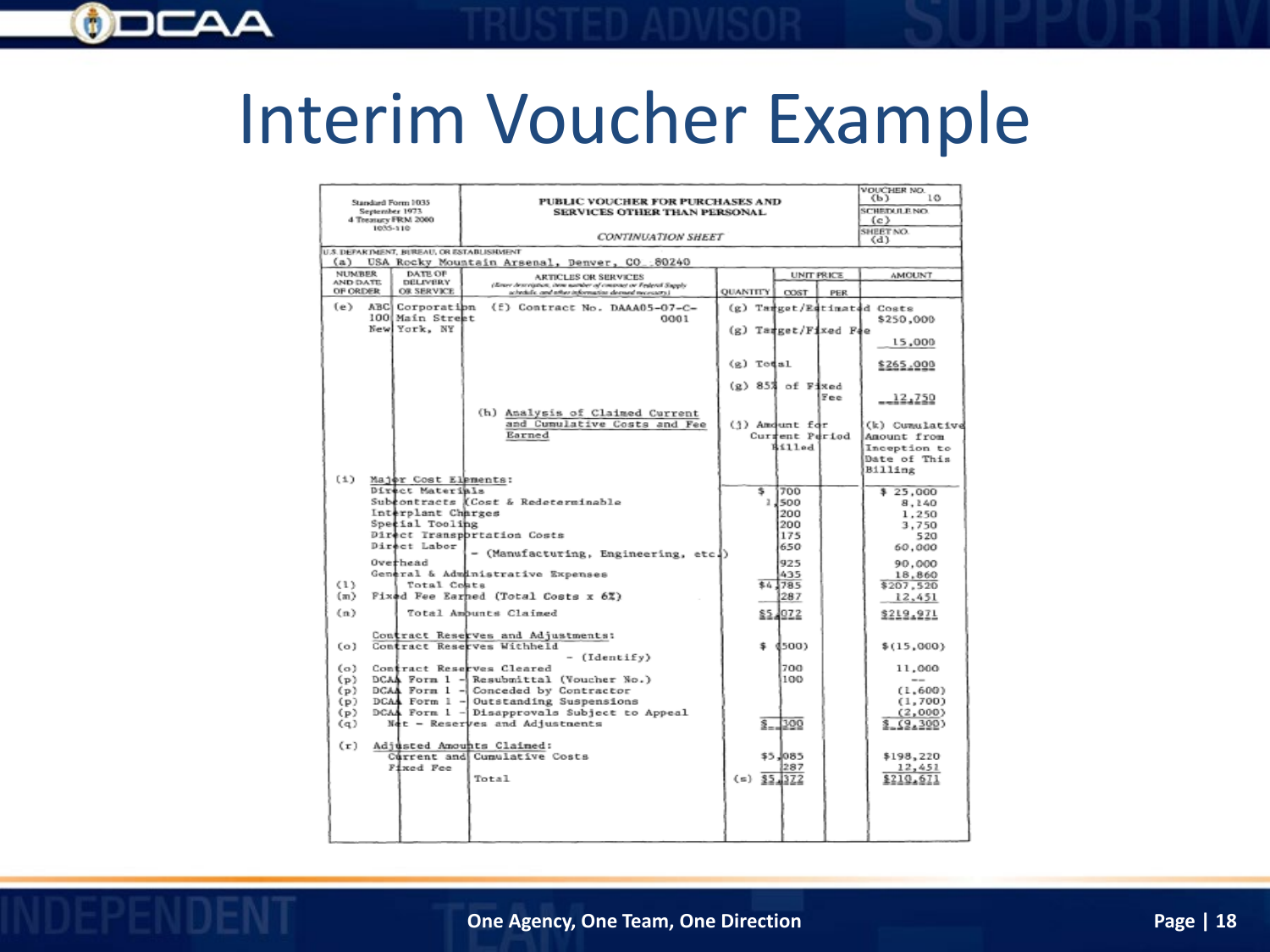

## **Electronic Submission of Final Vouchers**

Final (completion) voucher:

- Last voucher to be submitted on a contract.
- A separate completion voucher will be submitted for each individual project or task order for which a separate series of public vouchers has been submitted.
- $\bullet$  In accordance with FAR 52.216-7(d)(5)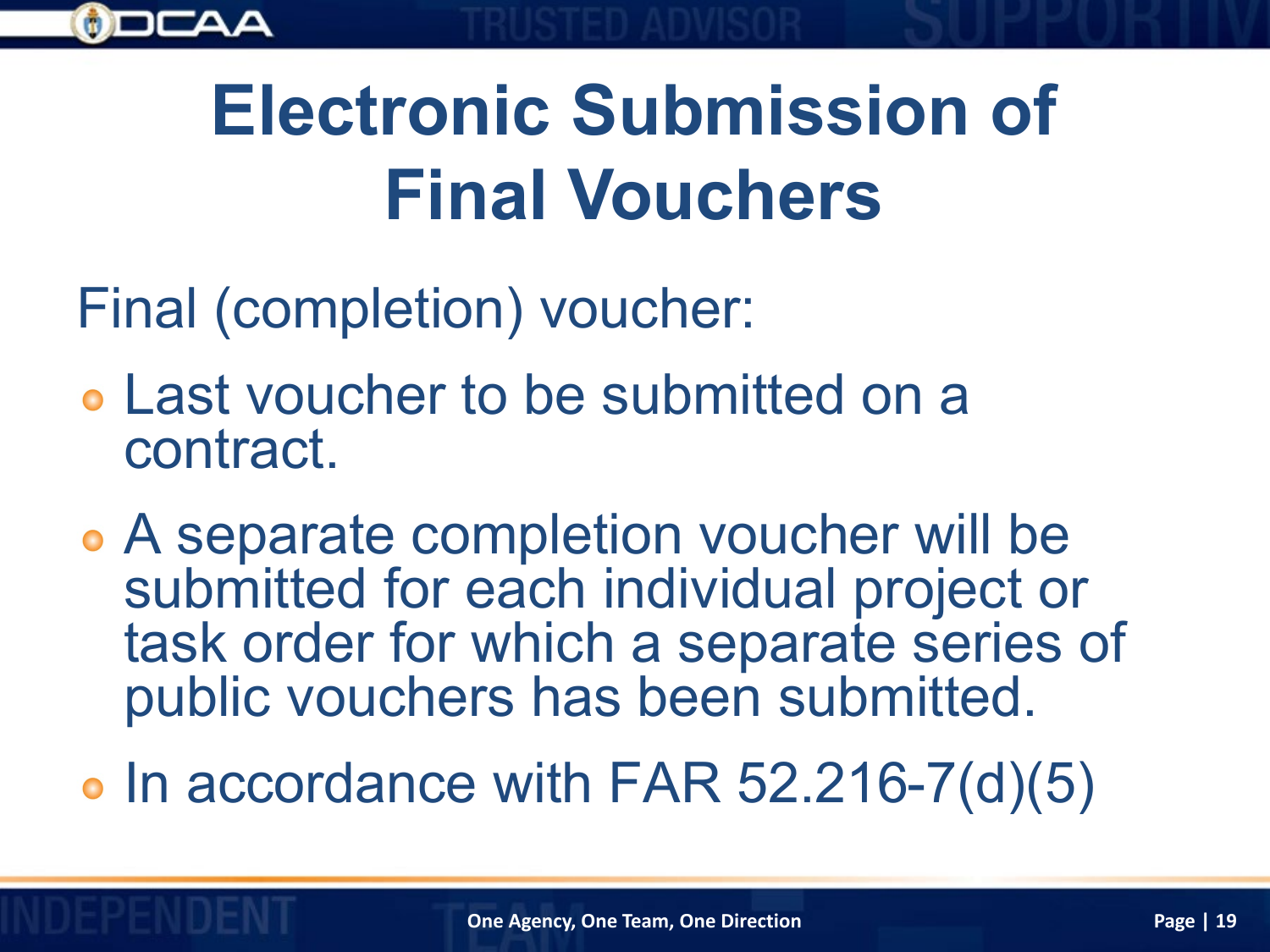

- Math errors
- Billed costs not allowed per the contract terms (e.g., overtime)
- **Incorrect provisional billing rates (indirect** costs)
- Billing over contract ceiling amounts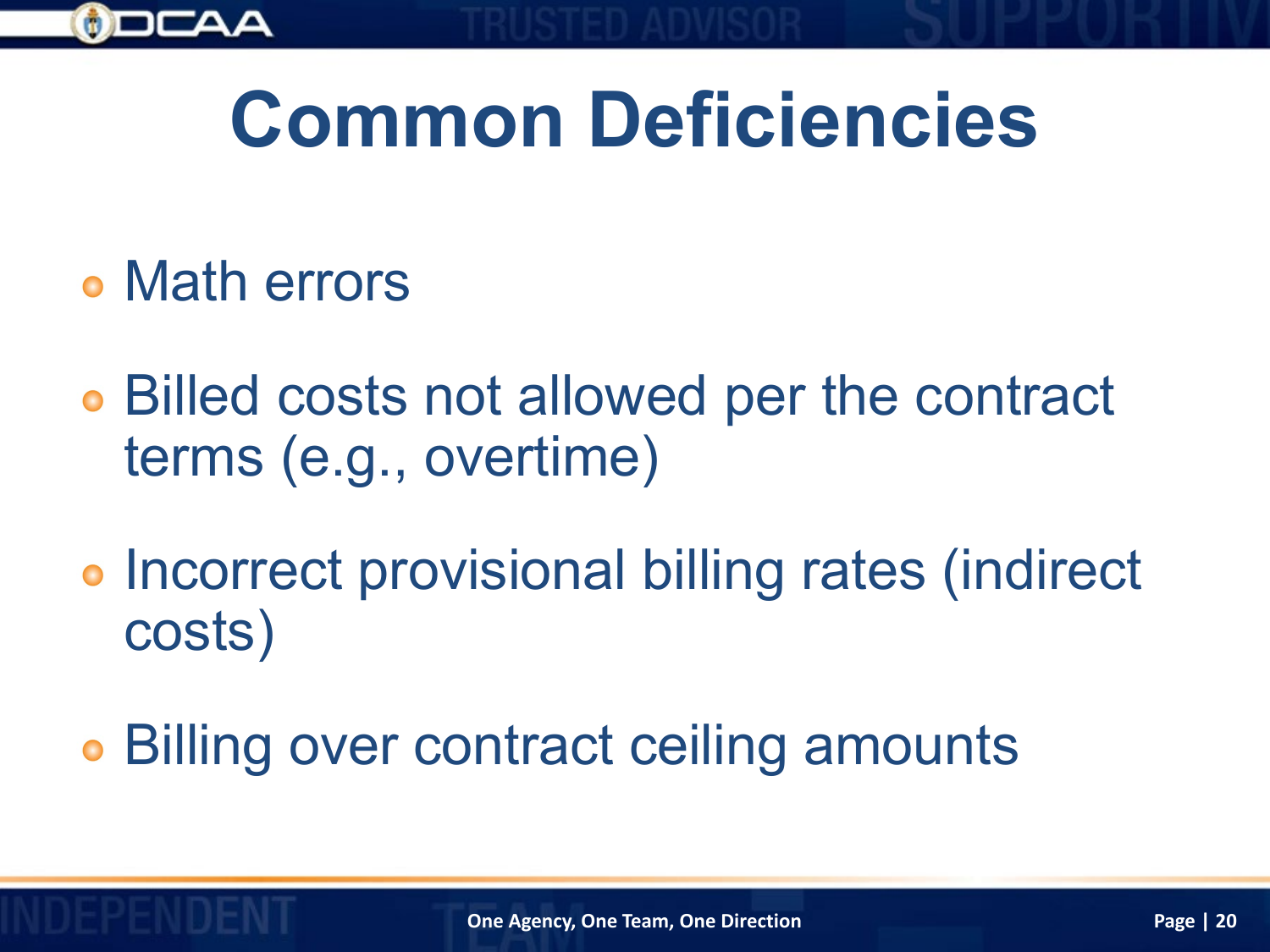

# **Frequently Asked Questions**

Is there any general guidance for how a contractor should be inputting information into WAWF?

Yes, there is guidance on the required information for different contract types and the guidance varies by type of contract. See <https://pieetraining.eb.mil/wbt/xhtml/wbt/wawf/index.xhtml> for an overview of invoice creation and required information for different types of contracts.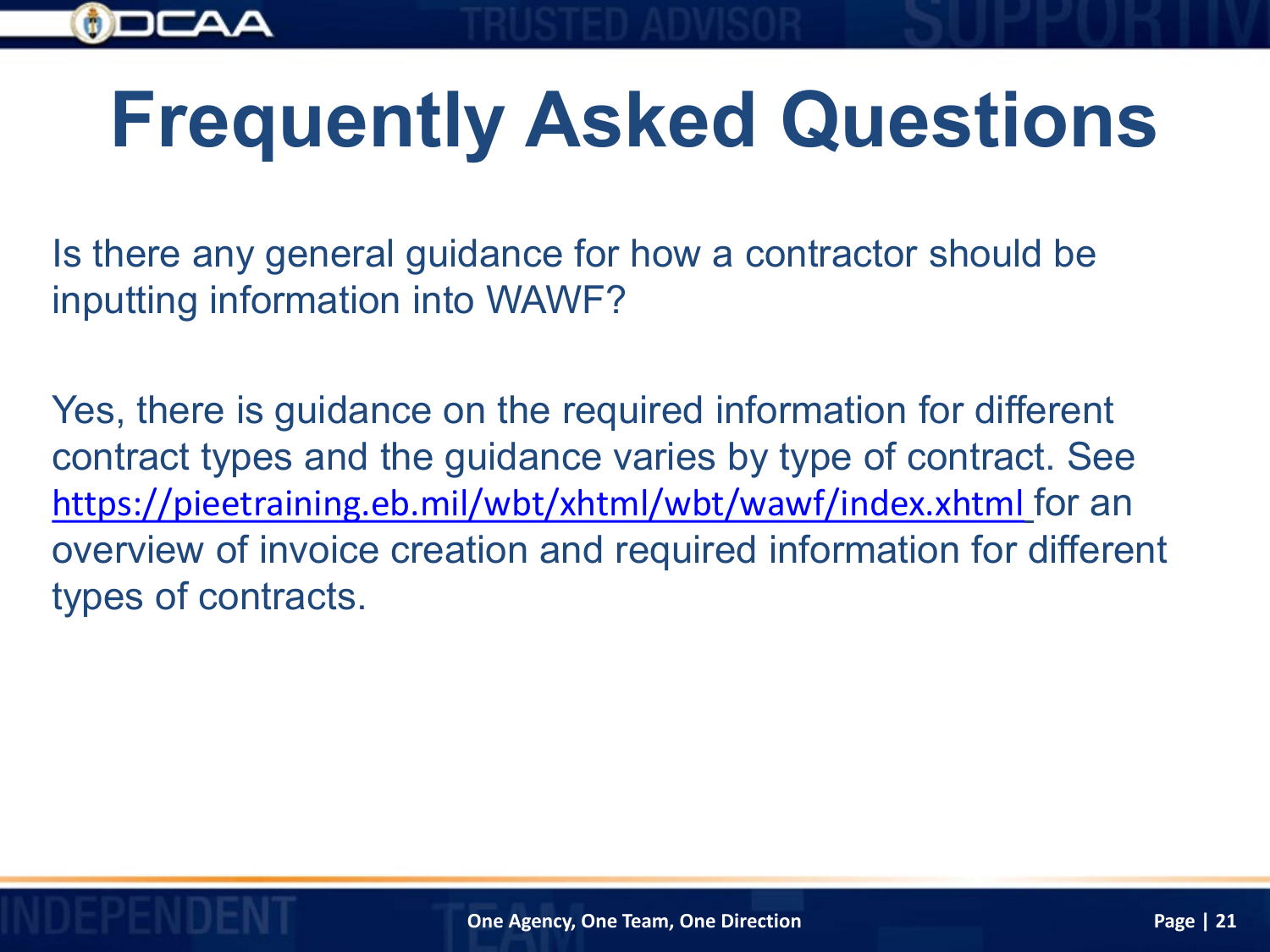

# **Frequently Asked Questions**

When information is incorrect on a voucher, can the contractor recall and correct the voucher or does the contractor have to submit a new voucher?

Indirect (Interim) cost vouchers and final cost vouchers can be recalled and resubmitted if it is in Submitted or Resubmitted status. However, contractors will not be able to recall and correct the following fields: contract number, delivery order number, Cage Code, document type, shipment number or date, and invoice number or date. If these items are incorrect a new voucher must be submitted.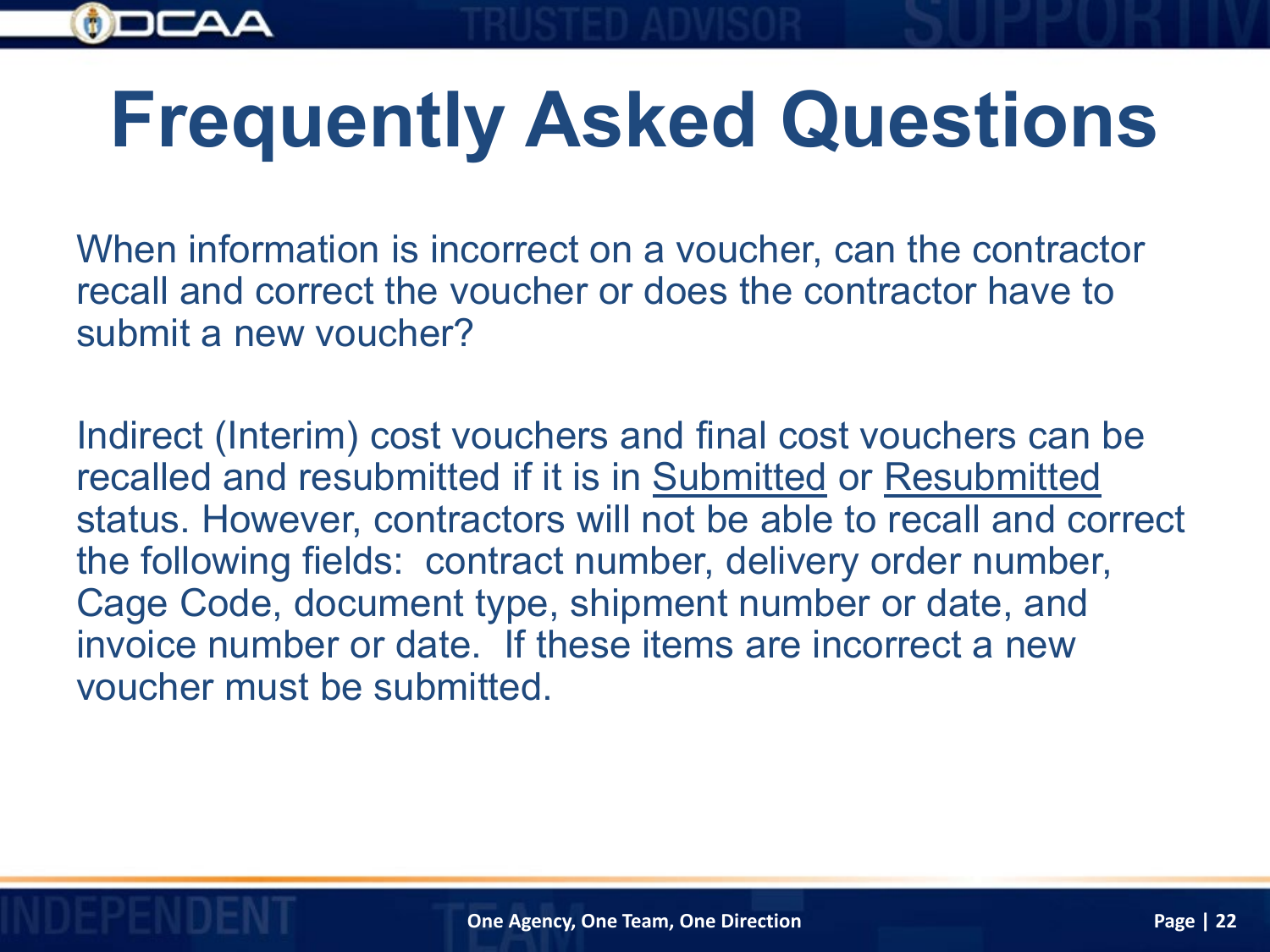# **Frequently Asked Questions**

What is the proper numbering sequence for vouchers?

Voucher numbers may vary based on the entitlement system. For example:

Mechanization of Contract Administration Service (MOCAS) - voucher number must begin with "BVN" and be 7 or 8 characters in the format of AAAXNNN or AAAXNNNA (A=Alpha, X=Alphanumeric, and N=Numeric). The 8<sup>th</sup> position is only used for final vouchers and will be a "Z."

Enterprise Business System (EBS) - voucher number must be 7 or 8 characters in the format of AAAXNNN (A=Alpha,  $X=$ Alphanumeric, and N=Numeric). The 8<sup>th</sup> position is only used for final vouchers and will be a "Z." The voucher number does not include a prefix of BVN.

Different numbering sequences must be established for separate delivery orders issued against the same contract.